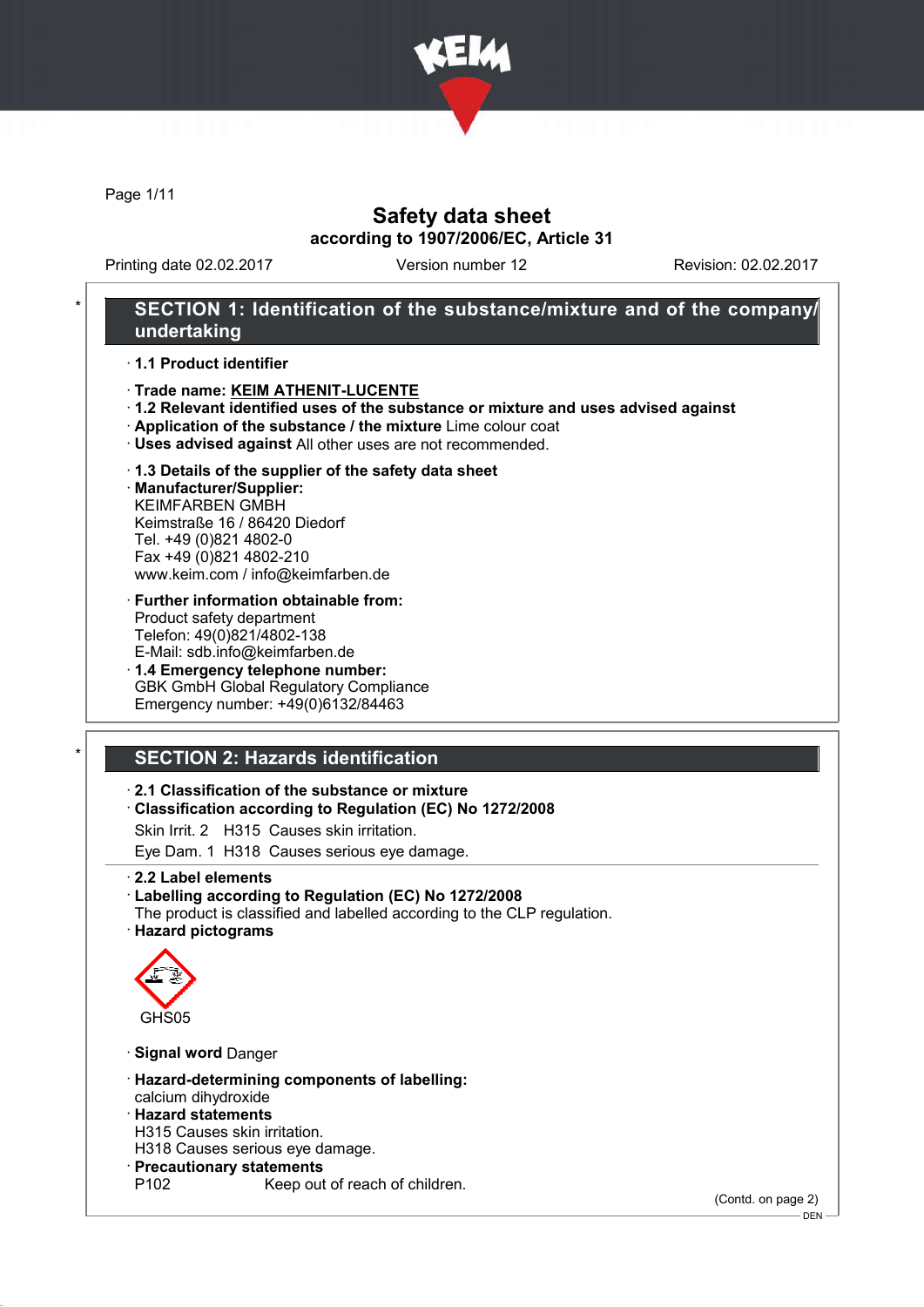

Page 2/11

## Safety data sheet according to 1907/2006/EC, Article 31

Printing date 02.02.2017 Version number 12 Revision: 02.02.2017

### Trade name: KEIM ATHENIT-LUCENTE

| P <sub>280</sub>        | (Contd. of page 1)<br>Wear protective gloves/protective clothing/eye protection/face protection. |
|-------------------------|--------------------------------------------------------------------------------------------------|
|                         | P305+P351+P338 IF IN EYES: Rinse cautiously with water for several minutes. Remove contact       |
|                         | lenses, if present and easy to do. Continue rinsing.                                             |
| P315                    | Get immediate medical advice/attention.                                                          |
| P302+P352               | IF ON SKIN: Wash with plenty of soap and water.                                                  |
| P362                    | Take off contaminated clothing.                                                                  |
| P332+P313               | If skin irritation occurs: Get medical advice/attention.                                         |
|                         | . 2.3 Other hazards Alkaline product. Avoid contact with skin and eyes.                          |
|                         | · Results of PBT and vPvB assessment                                                             |
| · PBT: Not applicable.  |                                                                                                  |
| · vPvB: Not applicable. |                                                                                                  |

### SECTION 3: Composition/information on ingredients

- · 3.2 Mixtures
- · Description:

Aqueous compound of calcium dihydroxide, calcium carbonate, natural carbohydrate and cellulose

· Dangerous components:

CAS: 1305-62-0<br>EINECS: 215-137-3 EINECS: 215-137-3 Reg.nr.: 01-2119475151-45-XXXX calcium dihydroxide Eye Dam. 1, H318;  $\Diamond$  Skin Irrit. 2, H315; STOT SE 3, H335 10-20%

· Additional information: For the wording of the listed hazard phrases refer to section 16.

# SECTION 4: First aid measures

| When seeing the doctor we suggest to present this safety data sheet.<br>Immediately remove any clothing soiled by the product. |
|--------------------------------------------------------------------------------------------------------------------------------|
| After inhalation: Supply fresh air; consult doctor in case of complaints.                                                      |
| $\cdot$ After skin contact:                                                                                                    |
| Immediately wash with water and soap and rinse thoroughly.                                                                     |
| Do not use solvents or thinners.                                                                                               |
| If skin irritation continues, consult a doctor.                                                                                |
| · After eye contact:                                                                                                           |
| Rinse opened eye for several minutes under running water. Then consult a doctor.                                               |
| · After swallowing:                                                                                                            |
| Rinse mouth and throat well with water.                                                                                        |
| Do not induce vomiting; call for medical help immediately.                                                                     |
| 4.2 Most important symptoms and effects, both acute and delayed                                                                |
| No further relevant information available.                                                                                     |
| $\cdot$ 4.3 Indication of any immediate medical attention and special treatment needed                                         |
| No further relevant information available.                                                                                     |

(Contd. on page 3)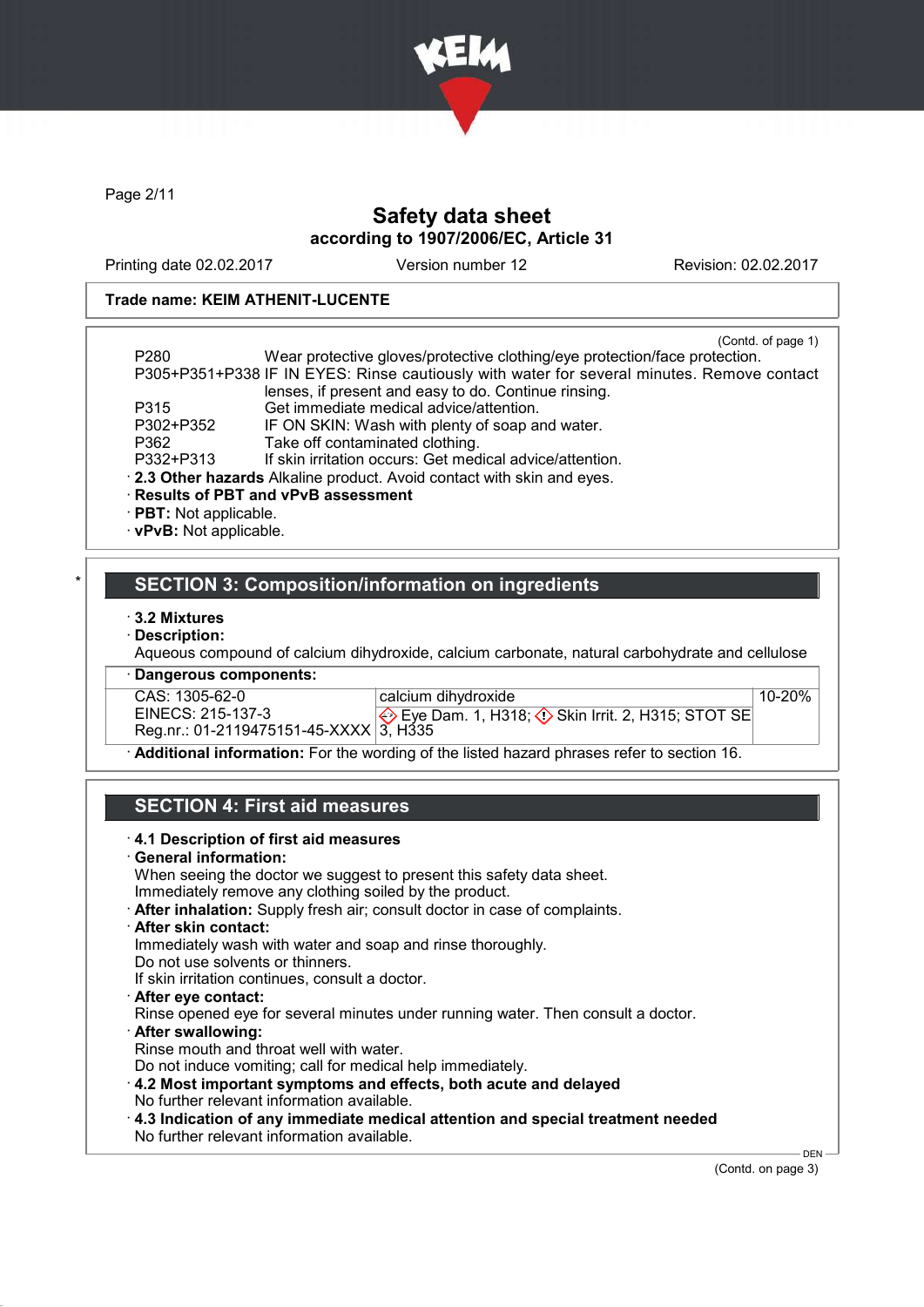

Page 3/11

## Safety data sheet according to 1907/2006/EC, Article 31

Printing date 02.02.2017 Version number 12 Revision: 02.02.2017

Trade name: KEIM ATHENIT-LUCENTE

(Contd. of page 2)

## SECTION 5: Firefighting measures

- · 5.1 Extinguishing media
- · Suitable extinguishing agents:
- Product itself does not burn. Co-ordinate fire-fighting measures to the fire surroundings.
- · 5.2 Special hazards arising from the substance or mixture No further relevant information available.
- · 5.3 Advice for firefighters
- · Protective equipment: Wear self-contained respiratory protective device.
- · Additional information

Dispose of fire debris and contaminated fire fighting water in accordance with official regulations. In case of fire do not breathe smoke, fumes and vapours.

## SECTION 6: Accidental release measures

· 6.1 Personal precautions, protective equipment and emergency procedures Respect the protection rules (see section 7 a. 8). Ensure adequate ventilation Avoid contact with skin and eyes. Particular danger of slipping on leaked/spilled product. · 6.2 Environmental precautions: Do not allow product to reach soil, sewage system or any water course. Follow local governmental rules and regulations. Dilute with plenty of water. · 6.3 Methods and material for containment and cleaning up: Absorb with liquid-binding material (sand, diatomite, acid binders, universal binders, sawdust). Danger of slipping! Ensure adequate ventilation. Dispose of the material collected according to regulations. Clear contaminated areas thoroughly. 6.4 Reference to other sections See Section 7 for information on safe handling.

See Section 8 for information on personal protection equipment. See Section 13 for disposal information.

## SECTION 7: Handling and storage

#### · 7.1 Precautions for safe handling

Keep receptacles tightly sealed.

Avoid contact with skin and eyes.

Do not inhale aerosols.

Ensure good ventilation/exhaustion at the workplace.

See item 8 for information about suitable protective equipment and technical precautions. Respect the protection rules.

Information about fire - and explosion protection:

The product is not flammable.

(Contd. on page 4)

 $-$  DEN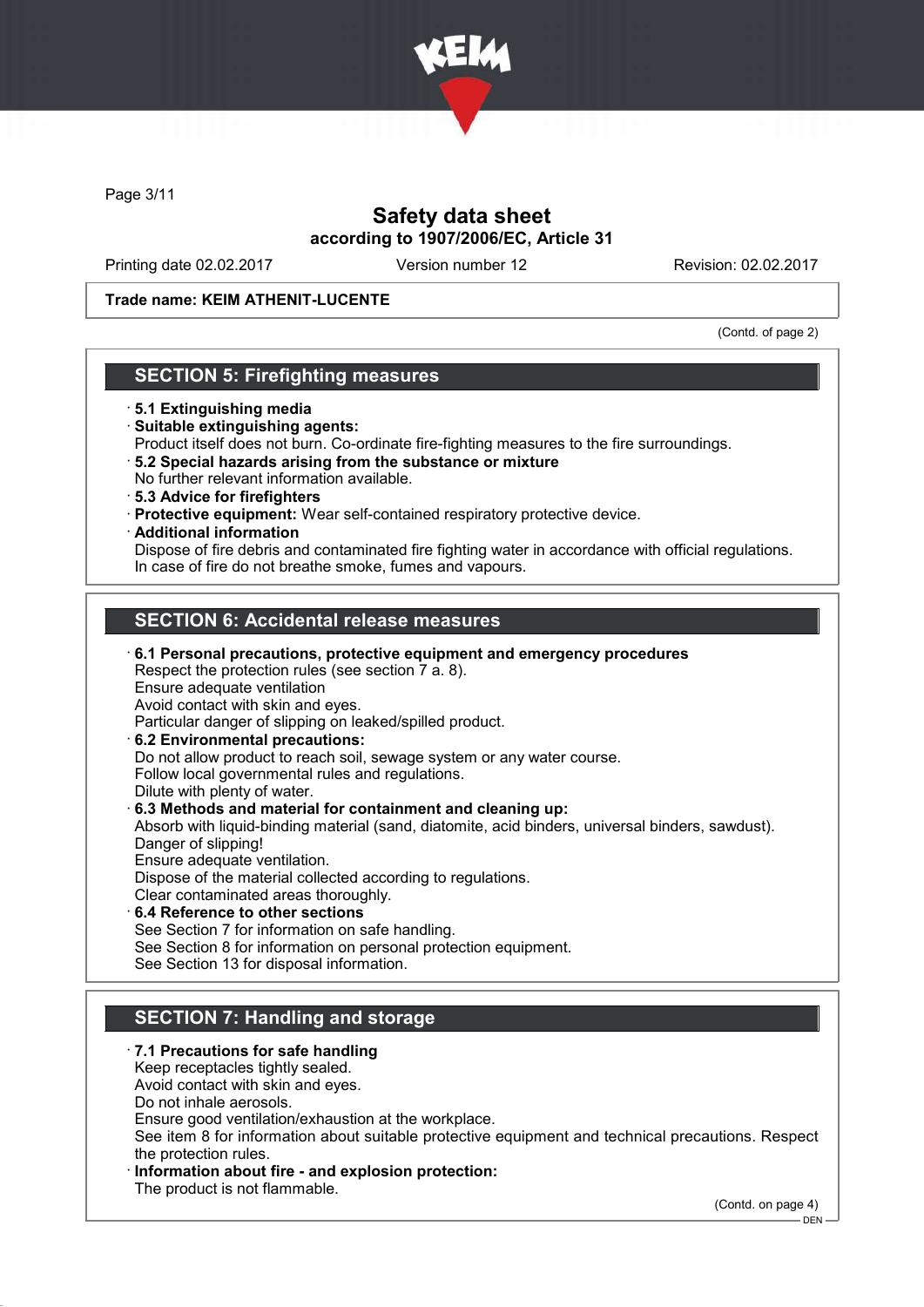

Page 4/11

## Safety data sheet according to 1907/2006/EC, Article 31

Printing date 02.02.2017 Version number 12 Revision: 02.02.2017

#### Trade name: KEIM ATHENIT-LUCENTE

(Contd. of page 3) No special measures required. · 7.2 Conditions for safe storage, including any incompatibilities · Storage: · Requirements to be met by storerooms and receptacles: Store only in unopened original receptacles. Keep in the original containers in a cool and dry place. Unsuitable material for receptacles and pipes: Aluminium Zinc · Information about storage in one common storage facility: Do not store together with acids. Further information about storage conditions: Keep container tightly sealed. Store in a cool place. Protect from frost. Protect from heat and direct sunlight. · Storage class: 12 · 7.3 Specific end use(s) No further relevant information available. **SECTION 8: Exposure controls/personal protection** 

## · 8.1 Control parameters · Ingredients with limit values that require monitoring at the workplace: 1305-62-0 calcium dihydroxide AGW (Germany) Long-term value: 1E mg/m<sup>3</sup> 2(I);Y, EU, DFG · DNELs 1305-62-0 calcium dihydroxide Inhalative Acute - local effects, worker  $\frac{14 \text{ rad/m}^3 \text{ (worker)}}{4 \text{ rad/m}^3 \text{ (worker)}}$ Acute - local effects, consumer  $|4 \text{ mg/m}^3$  (consumer) Long-term - local effects, worker  $1$  mg/m<sup>3</sup> (worker) Long-term - local effects, consumer  $1$  (consumer) · PNECs 1305-62-0 calcium dihydroxide Aquatic compartment - freshwater | 0,49 mg/l (freshwater) Aquatic compartment - marine water  $0,32$  mg/l (marine water) Terrestrial compartment - soil 1080 mg/kg dw (soil) Sewage treatment plant  $\vert$  3 mg/l (sewage sludge) Additional information: The lists valid during the making were used as basis. · 8.2 Exposure controls · Personal protective equipment:

· General protective and hygienic measures:

Avoid contact with the eyes and skin.

(Contd. on page 5)

 $-$  DEN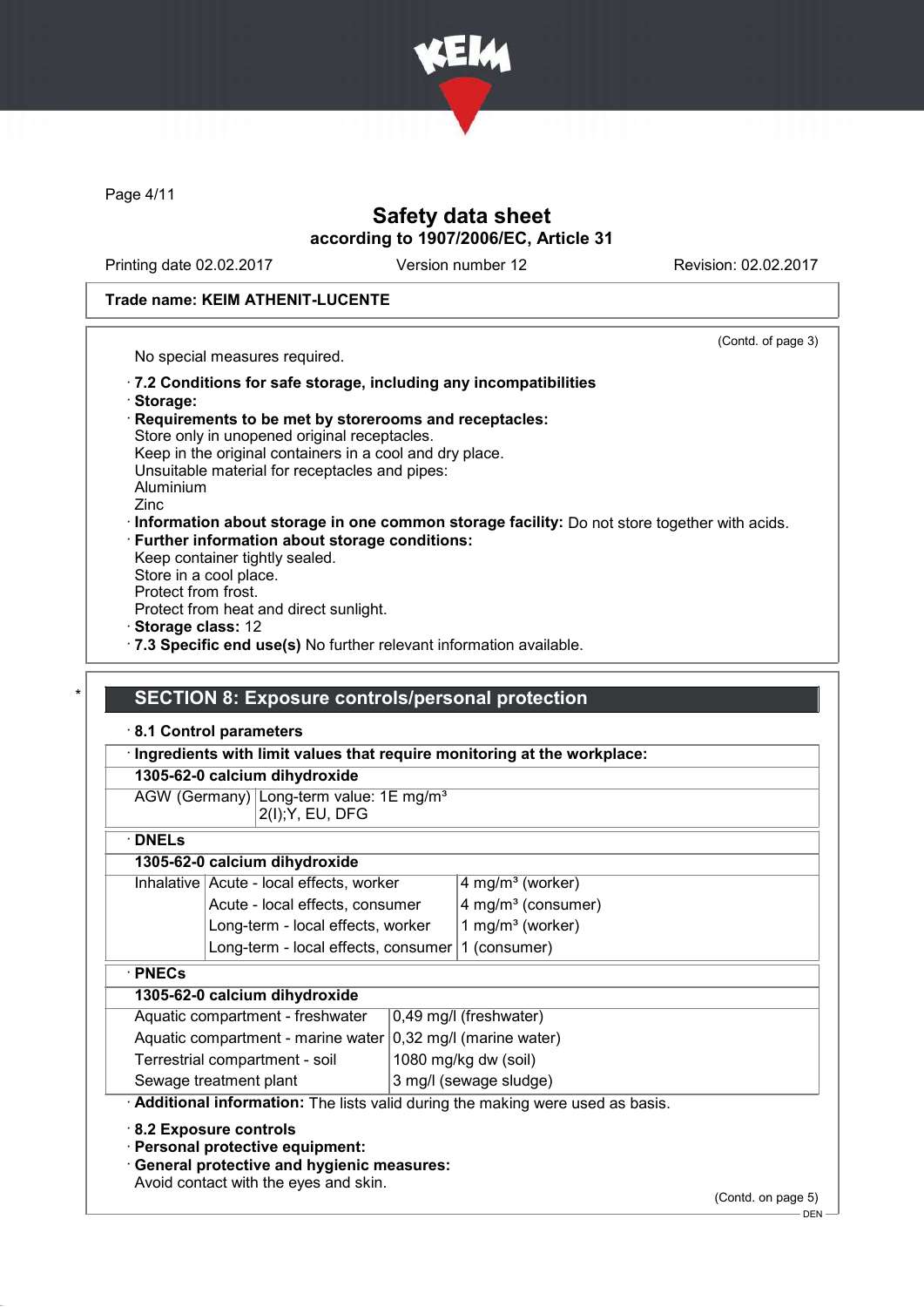

Page 5/11

# Safety data sheet according to 1907/2006/EC, Article 31

Printing date 02.02.2017 Version number 12 Revision: 02.02.2017

### Trade name: KEIM ATHENIT-LUCENTE

|                                                         |                                                                                                 | (Contd. of page 4)                                                                                   |  |
|---------------------------------------------------------|-------------------------------------------------------------------------------------------------|------------------------------------------------------------------------------------------------------|--|
|                                                         | Do not inhale aerosols.                                                                         |                                                                                                      |  |
|                                                         | Wash hands before breaks and at the end of work.                                                |                                                                                                      |  |
| Immediately remove all soiled and contaminated clothing |                                                                                                 |                                                                                                      |  |
|                                                         | Ensure that washing facilities are available at the work place.                                 |                                                                                                      |  |
|                                                         | <b>Respiratory protection:</b>                                                                  |                                                                                                      |  |
|                                                         |                                                                                                 | Use suitable respiratory protective device only when aerosol or mist is formed.                      |  |
|                                                         | Filter: FFP2                                                                                    |                                                                                                      |  |
|                                                         | · Protection of hands:                                                                          |                                                                                                      |  |
|                                                         | Protective gloves                                                                               |                                                                                                      |  |
|                                                         | Alkaline resistant gloves                                                                       |                                                                                                      |  |
|                                                         | <b>Material of gloves</b>                                                                       |                                                                                                      |  |
|                                                         | suitable material e.g.:                                                                         |                                                                                                      |  |
|                                                         | Nitrile impregnated cotton-gloves                                                               |                                                                                                      |  |
|                                                         | Butyl rubber, BR                                                                                |                                                                                                      |  |
|                                                         | Recommended thickness of the material: $\geq 0.5$ mm<br>PVC or PE gloves                        |                                                                                                      |  |
|                                                         | Recommended thickness of the material: $\geq 0.5$ mm                                            |                                                                                                      |  |
|                                                         |                                                                                                 | The selection of the suitable gloves does not only depend on the material, but also on further marks |  |
|                                                         |                                                                                                 | of quality and varies from manufacturer to manufacturer. As the product is a preparation of several  |  |
|                                                         |                                                                                                 | substances, the resistance of the glove material can not be calculated in advance and has therefore  |  |
|                                                         | to be checked prior to the application.                                                         |                                                                                                      |  |
|                                                         | Penetration time of glove material                                                              |                                                                                                      |  |
|                                                         | Value for the permeation: Level $\geq 6$ (480 min)                                              |                                                                                                      |  |
|                                                         |                                                                                                 | The determined penetration times according to EN 374 part III are not performed under practical      |  |
|                                                         | conditions. Therefore a maximum wearing time, which corresponds to 50% of the penetration time, |                                                                                                      |  |
|                                                         | is recommended.                                                                                 |                                                                                                      |  |
|                                                         |                                                                                                 | The exact break trough time has to be found out by the manufacturer of the protective gloves and     |  |
|                                                         | has to be observed.                                                                             |                                                                                                      |  |
|                                                         | Eye protection: Tightly sealed goggles                                                          |                                                                                                      |  |
|                                                         | <b>Body protection:</b>                                                                         |                                                                                                      |  |
|                                                         | Protective work clothing                                                                        |                                                                                                      |  |
|                                                         | After contact with skin wash thoroughly with water and apply lotion.                            |                                                                                                      |  |
|                                                         |                                                                                                 | · Limitation and supervision of exposure into the environment See Section 12 and 6.2                 |  |
|                                                         |                                                                                                 |                                                                                                      |  |
| *                                                       |                                                                                                 |                                                                                                      |  |
|                                                         | <b>SECTION 9: Physical and chemical properties</b>                                              |                                                                                                      |  |
|                                                         | 9.1 Information on basic physical and chemical properties                                       |                                                                                                      |  |
|                                                         | <b>General Information</b>                                                                      |                                                                                                      |  |
|                                                         | · Appearance:                                                                                   |                                                                                                      |  |
|                                                         | Form:                                                                                           | Pasty                                                                                                |  |
|                                                         | Colour:                                                                                         | Different, according to colouring.                                                                   |  |
|                                                         | · Odour:                                                                                        | Odourless                                                                                            |  |
|                                                         | Odour threshold:                                                                                | Not determined.                                                                                      |  |
|                                                         |                                                                                                 |                                                                                                      |  |
|                                                         | pH-value:                                                                                       | Alkaline                                                                                             |  |
|                                                         |                                                                                                 | (Contd. on page 6)                                                                                   |  |
|                                                         |                                                                                                 | DEN-                                                                                                 |  |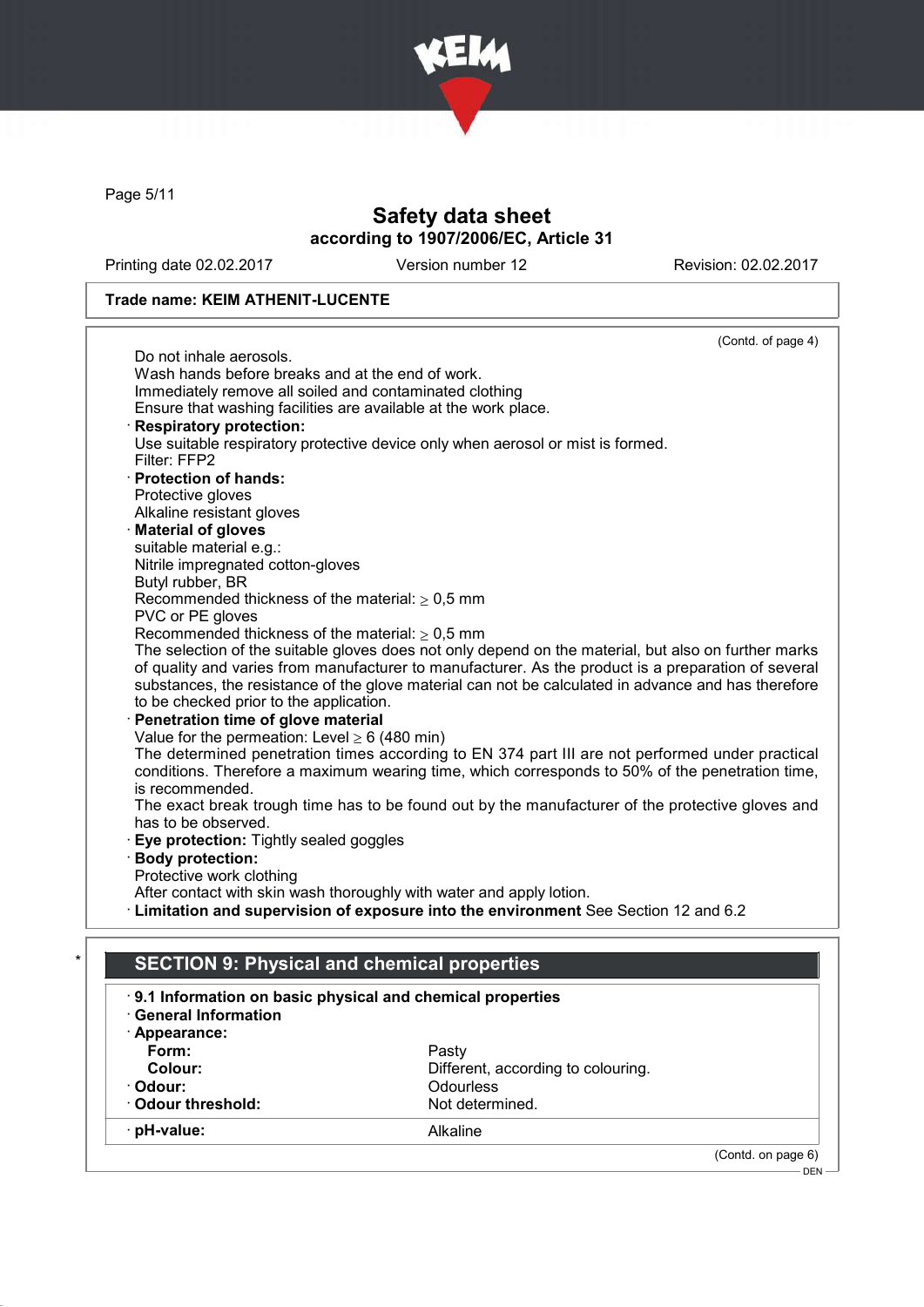

Page 6/11

## Safety data sheet according to 1907/2006/EC, Article 31

Printing date 02.02.2017 Version number 12 Revision: 02.02.2017

Trade name: KEIM ATHENIT-LUCENTE

|                                                                                                                       | (Contd. of page 5)                                                                                                 |
|-----------------------------------------------------------------------------------------------------------------------|--------------------------------------------------------------------------------------------------------------------|
| Change in condition<br><b>Melting point/freezing point:</b><br>Initial boiling point and boiling range: Undetermined. | Undetermined.                                                                                                      |
| · Flash point:                                                                                                        | Not applicable.                                                                                                    |
| · Flammability (solid, gas):                                                                                          | Not applicable.                                                                                                    |
| · Ignition temperature:                                                                                               | Not determined.                                                                                                    |
| <b>Decomposition temperature:</b>                                                                                     | Not determined.                                                                                                    |
| · Auto-ignition temperature:                                                                                          | Product is not selfigniting.                                                                                       |
| <b>Explosive properties:</b>                                                                                          | Product does not present an explosion hazard.                                                                      |
| <b>Explosion limits:</b><br>Lower:<br>Upper:<br>Oxidising properties                                                  | Not applicable.<br>Not applicable.<br>Not applicable.                                                              |
| · Vapour pressure:                                                                                                    | Not determined.                                                                                                    |
| · Density at 20 °C:<br>· Relative density<br>· Vapour density<br><b>Evaporation rate</b>                              | $1,4-1,5$ * g/cm <sup>3</sup><br>Not determined.<br>Not applicable.<br>Not applicable.                             |
| · Solubility in / Miscibility with<br>water at 20 °C:                                                                 | < 2 g/l (Ca(OH)2)<br>miscible                                                                                      |
| · Partition coefficient: n-octanol/water:                                                                             | Not applicable.                                                                                                    |
| · Viscosity:<br>Dynamic at 20 °C:<br>Kinematic:<br>⋅ 9.2 Other information                                            | $1095*$ mPas<br>Not determined.<br>* The values are for freshly produced material and may<br>change with the time. |

# SECTION 10: Stability and reactivity

· 10.1 Reactivity Reacts in the setting phase with carbon dioxide (CO2) from the air: Ca(OH)2 + CO2 -->CaCO3 + H2O. · 10.2 Chemical stability Stable under normal conditions of storage and use. · Thermal decomposition / conditions to be avoided: Stable at environment temperature. No decomposition if used and stored according to specifications. · 10.3 Possibility of hazardous reactions Reacts with light alloys in the presence of moisture to form hydrogen. (Contd. on page 7)

DEN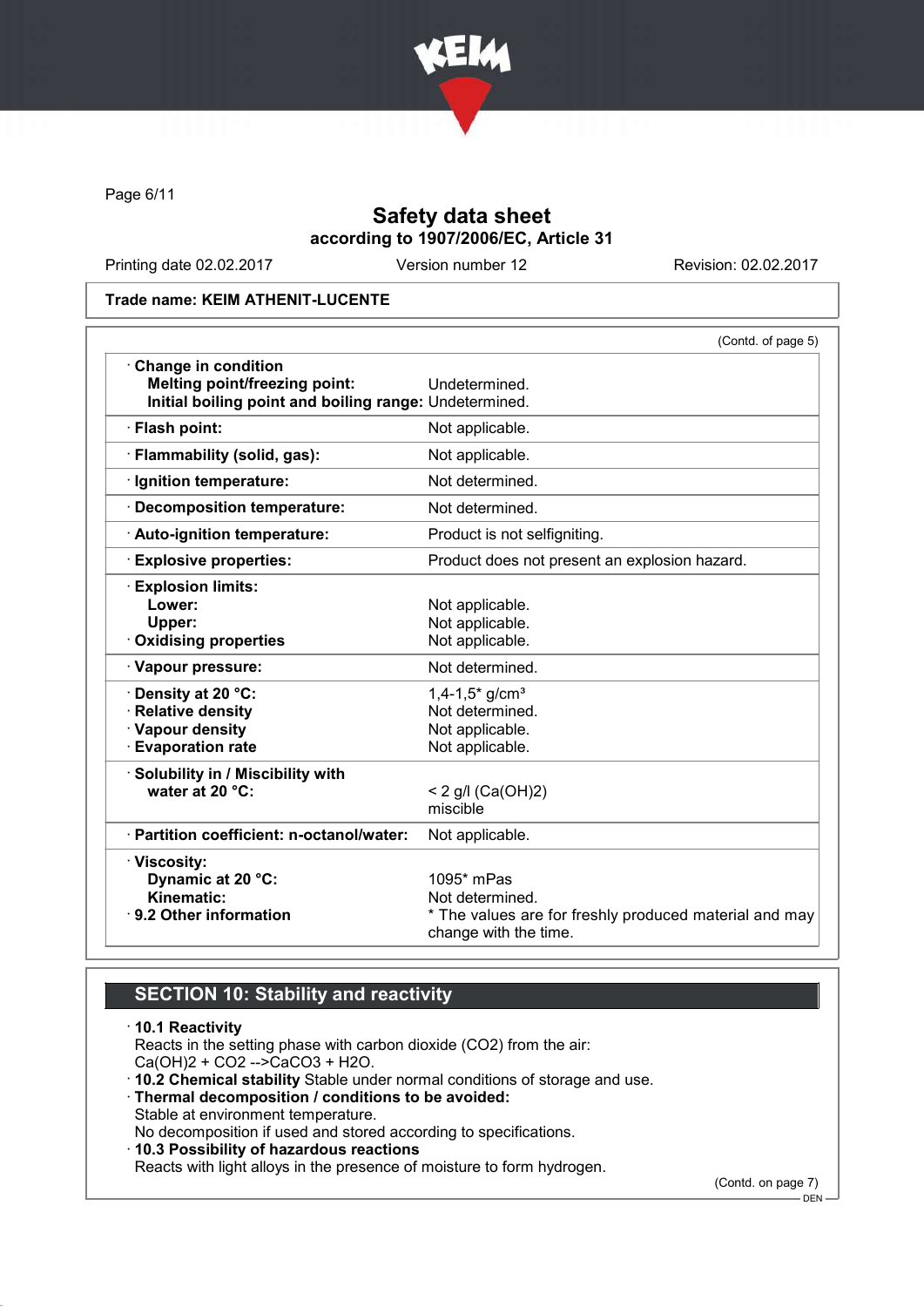

Page 7/11

## Safety data sheet according to 1907/2006/EC, Article 31

Printing date 02.02.2017 Version number 12 Revision: 02.02.2017

(Contd. of page 6)

### Trade name: KEIM ATHENIT-LUCENTE

Reacts with strong acids and oxidising agents.

- · 10.4 Conditions to avoid No further relevant information available.
- · 10.5 Incompatible materials:

Acids

aluminium

· 10.6 Hazardous decomposition products:

No hazardous decomposition products if stored and handled as prescribed.

### SECTION 11: Toxicological information

· 11.1 Information on toxicological effects

· Acute toxicity Based on available data, the classification criteria are not met.

### · LD/LC50 values relevant for classification:

### 1305-62-0 calcium dihydroxide

Oral LD50 >2000 mg/kg (rat) (OECD 425)

Dermal LD50 > 2500 mg/kg (rabbit) (OECD 402)

#### · Primary irritant effect:

- · Skin corrosion/irritation
- Causes skin irritation.

#### · Serious eye damage/irritation

Causes serious eye damage.

- · during inhalation: Irritant effect possible.
- · during swallowing: Irritant effect possible
- · Respiratory or skin sensitisation Based on available data, the classification criteria are not met. · Other information (about experimental toxicology):
- Experimental analysis are not available.

The product was not tested. The statements on toxicology have been derived from the properties of the individual components.

- · CMR effects (carcinogenity, mutagenicity and toxicity for reproduction) not applicable
- · Germ cell mutagenicity Based on available data, the classification criteria are not met.
- Carcinogenicity Based on available data, the classification criteria are not met.
- · Reproductive toxicity Based on available data, the classification criteria are not met.
- · STOT-single exposure Based on available data, the classification criteria are not met.
- · STOT-repeated exposure Based on available data, the classification criteria are not met.
- · Aspiration hazard Based on available data, the classification criteria are not met.

# **SECTION 12: Ecological information**

· 12.1 Toxicity

| · Aquatic toxicity: |                                              |                    |  |
|---------------------|----------------------------------------------|--------------------|--|
|                     | 1305-62-0 calcium dihydroxide                |                    |  |
| NOEC.               | 72h; 48 mg/l (freshwater alga)               |                    |  |
|                     | 14d; 32 mg/l (invertebrate marine organisms) |                    |  |
|                     |                                              | (Contd. on page 8) |  |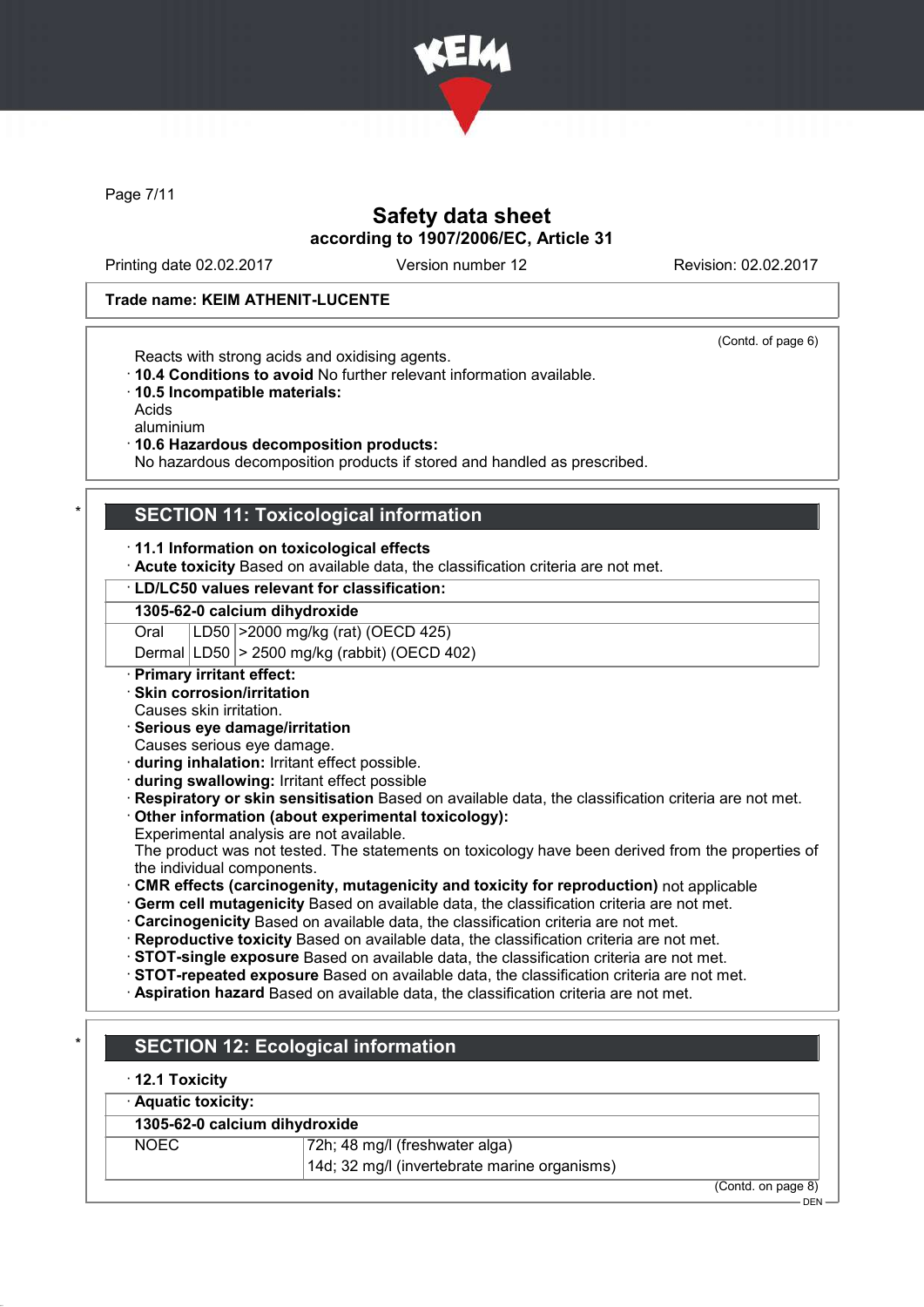

Page 8/11

# Safety data sheet according to 1907/2006/EC, Article 31

Printing date 02.02.2017 Version number 12 Revision: 02.02.2017

## Trade name: KEIM ATHENIT-LUCENTE

| EC10/LC10 oder NOEC 2000 mg/kg (Soil macro-organisms)<br>12000 mg/kg (soil microorganisms)<br><b>NOEC</b><br>21d; 1080 mg/kg (plants)<br>EC 50/48h<br>49,1 mg/l (freshwater invertebrate organisms)<br>EC 50/72 h<br>184,57 mg/l (freshwater alga)<br>LC 50/96 h<br>457 mg/l (marine fish)<br>50,6 mg/l (freshwater fish)<br>158 mg/l (invertebrate marine organisms)<br>· 12.2 Persistence and degradability No further relevant information available.<br>· 12.3 Bioaccumulative potential Does not accumulate in organisms<br>. 12.4 Mobility in soil No further relevant information available.<br>· Additional ecological information:<br>· AOX-indication:<br>Due to the substance of content which do not include organic jointed halogens, the product can not<br>take influence on the AOX-load of the waste water.<br>According to the formulation contains the following heavy metals and compounds from the<br>EU guideline NO. 2006/11/EC:<br>of EU-directives 76/464/EWG.<br><b>General notes:</b><br>At present there are no ecotoxicological assessments.<br>Do not allow product to reach ground water, water course or sewage system.<br>Water hazard class 1 (German Regulation) (Self-assessment): slightly hazardous for water<br>12.5 Results of PBT and vPvB assessment<br>· PBT: Not applicable.<br>· vPvB: Not applicable.<br>. 12.6 Other adverse effects No further relevant information available.<br><b>SECTION 13: Disposal considerations</b><br>⋅13.1 Waste treatment methods<br>Disposal must be made according to official regulations.<br>Must not be disposed with household garbage. Do not allow product to reach sewage system.<br>· European waste catalogue<br>10 13 99   wastes not otherwise specified<br>· Uncleaned packaging:<br>Disposal must be made according to official regulations.<br>Only empty containers may be recycled.<br>(Contd. on page 9) |                                                                                                   | (Contd. of page 7) |  |
|---------------------------------------------------------------------------------------------------------------------------------------------------------------------------------------------------------------------------------------------------------------------------------------------------------------------------------------------------------------------------------------------------------------------------------------------------------------------------------------------------------------------------------------------------------------------------------------------------------------------------------------------------------------------------------------------------------------------------------------------------------------------------------------------------------------------------------------------------------------------------------------------------------------------------------------------------------------------------------------------------------------------------------------------------------------------------------------------------------------------------------------------------------------------------------------------------------------------------------------------------------------------------------------------------------------------------------------------------------------------------------------------------------------------------------------------------------------------------------------------------------------------------------------------------------------------------------------------------------------------------------------------------------------------------------------------------------------------------------------------------------------------------------------------------------------------------------------------------------------------------------------------------------|---------------------------------------------------------------------------------------------------|--------------------|--|
|                                                                                                                                                                                                                                                                                                                                                                                                                                                                                                                                                                                                                                                                                                                                                                                                                                                                                                                                                                                                                                                                                                                                                                                                                                                                                                                                                                                                                                                                                                                                                                                                                                                                                                                                                                                                                                                                                                         |                                                                                                   |                    |  |
|                                                                                                                                                                                                                                                                                                                                                                                                                                                                                                                                                                                                                                                                                                                                                                                                                                                                                                                                                                                                                                                                                                                                                                                                                                                                                                                                                                                                                                                                                                                                                                                                                                                                                                                                                                                                                                                                                                         |                                                                                                   |                    |  |
|                                                                                                                                                                                                                                                                                                                                                                                                                                                                                                                                                                                                                                                                                                                                                                                                                                                                                                                                                                                                                                                                                                                                                                                                                                                                                                                                                                                                                                                                                                                                                                                                                                                                                                                                                                                                                                                                                                         |                                                                                                   |                    |  |
|                                                                                                                                                                                                                                                                                                                                                                                                                                                                                                                                                                                                                                                                                                                                                                                                                                                                                                                                                                                                                                                                                                                                                                                                                                                                                                                                                                                                                                                                                                                                                                                                                                                                                                                                                                                                                                                                                                         |                                                                                                   |                    |  |
|                                                                                                                                                                                                                                                                                                                                                                                                                                                                                                                                                                                                                                                                                                                                                                                                                                                                                                                                                                                                                                                                                                                                                                                                                                                                                                                                                                                                                                                                                                                                                                                                                                                                                                                                                                                                                                                                                                         |                                                                                                   |                    |  |
|                                                                                                                                                                                                                                                                                                                                                                                                                                                                                                                                                                                                                                                                                                                                                                                                                                                                                                                                                                                                                                                                                                                                                                                                                                                                                                                                                                                                                                                                                                                                                                                                                                                                                                                                                                                                                                                                                                         |                                                                                                   |                    |  |
|                                                                                                                                                                                                                                                                                                                                                                                                                                                                                                                                                                                                                                                                                                                                                                                                                                                                                                                                                                                                                                                                                                                                                                                                                                                                                                                                                                                                                                                                                                                                                                                                                                                                                                                                                                                                                                                                                                         |                                                                                                   |                    |  |
|                                                                                                                                                                                                                                                                                                                                                                                                                                                                                                                                                                                                                                                                                                                                                                                                                                                                                                                                                                                                                                                                                                                                                                                                                                                                                                                                                                                                                                                                                                                                                                                                                                                                                                                                                                                                                                                                                                         |                                                                                                   |                    |  |
|                                                                                                                                                                                                                                                                                                                                                                                                                                                                                                                                                                                                                                                                                                                                                                                                                                                                                                                                                                                                                                                                                                                                                                                                                                                                                                                                                                                                                                                                                                                                                                                                                                                                                                                                                                                                                                                                                                         |                                                                                                   |                    |  |
|                                                                                                                                                                                                                                                                                                                                                                                                                                                                                                                                                                                                                                                                                                                                                                                                                                                                                                                                                                                                                                                                                                                                                                                                                                                                                                                                                                                                                                                                                                                                                                                                                                                                                                                                                                                                                                                                                                         |                                                                                                   |                    |  |
|                                                                                                                                                                                                                                                                                                                                                                                                                                                                                                                                                                                                                                                                                                                                                                                                                                                                                                                                                                                                                                                                                                                                                                                                                                                                                                                                                                                                                                                                                                                                                                                                                                                                                                                                                                                                                                                                                                         |                                                                                                   |                    |  |
|                                                                                                                                                                                                                                                                                                                                                                                                                                                                                                                                                                                                                                                                                                                                                                                                                                                                                                                                                                                                                                                                                                                                                                                                                                                                                                                                                                                                                                                                                                                                                                                                                                                                                                                                                                                                                                                                                                         |                                                                                                   |                    |  |
|                                                                                                                                                                                                                                                                                                                                                                                                                                                                                                                                                                                                                                                                                                                                                                                                                                                                                                                                                                                                                                                                                                                                                                                                                                                                                                                                                                                                                                                                                                                                                                                                                                                                                                                                                                                                                                                                                                         |                                                                                                   |                    |  |
|                                                                                                                                                                                                                                                                                                                                                                                                                                                                                                                                                                                                                                                                                                                                                                                                                                                                                                                                                                                                                                                                                                                                                                                                                                                                                                                                                                                                                                                                                                                                                                                                                                                                                                                                                                                                                                                                                                         |                                                                                                   |                    |  |
|                                                                                                                                                                                                                                                                                                                                                                                                                                                                                                                                                                                                                                                                                                                                                                                                                                                                                                                                                                                                                                                                                                                                                                                                                                                                                                                                                                                                                                                                                                                                                                                                                                                                                                                                                                                                                                                                                                         |                                                                                                   |                    |  |
|                                                                                                                                                                                                                                                                                                                                                                                                                                                                                                                                                                                                                                                                                                                                                                                                                                                                                                                                                                                                                                                                                                                                                                                                                                                                                                                                                                                                                                                                                                                                                                                                                                                                                                                                                                                                                                                                                                         |                                                                                                   |                    |  |
|                                                                                                                                                                                                                                                                                                                                                                                                                                                                                                                                                                                                                                                                                                                                                                                                                                                                                                                                                                                                                                                                                                                                                                                                                                                                                                                                                                                                                                                                                                                                                                                                                                                                                                                                                                                                                                                                                                         | According to our current data base the product does not consist of any heavy metals or substances |                    |  |
|                                                                                                                                                                                                                                                                                                                                                                                                                                                                                                                                                                                                                                                                                                                                                                                                                                                                                                                                                                                                                                                                                                                                                                                                                                                                                                                                                                                                                                                                                                                                                                                                                                                                                                                                                                                                                                                                                                         |                                                                                                   |                    |  |
|                                                                                                                                                                                                                                                                                                                                                                                                                                                                                                                                                                                                                                                                                                                                                                                                                                                                                                                                                                                                                                                                                                                                                                                                                                                                                                                                                                                                                                                                                                                                                                                                                                                                                                                                                                                                                                                                                                         |                                                                                                   |                    |  |
|                                                                                                                                                                                                                                                                                                                                                                                                                                                                                                                                                                                                                                                                                                                                                                                                                                                                                                                                                                                                                                                                                                                                                                                                                                                                                                                                                                                                                                                                                                                                                                                                                                                                                                                                                                                                                                                                                                         |                                                                                                   |                    |  |
|                                                                                                                                                                                                                                                                                                                                                                                                                                                                                                                                                                                                                                                                                                                                                                                                                                                                                                                                                                                                                                                                                                                                                                                                                                                                                                                                                                                                                                                                                                                                                                                                                                                                                                                                                                                                                                                                                                         |                                                                                                   |                    |  |
|                                                                                                                                                                                                                                                                                                                                                                                                                                                                                                                                                                                                                                                                                                                                                                                                                                                                                                                                                                                                                                                                                                                                                                                                                                                                                                                                                                                                                                                                                                                                                                                                                                                                                                                                                                                                                                                                                                         |                                                                                                   |                    |  |
|                                                                                                                                                                                                                                                                                                                                                                                                                                                                                                                                                                                                                                                                                                                                                                                                                                                                                                                                                                                                                                                                                                                                                                                                                                                                                                                                                                                                                                                                                                                                                                                                                                                                                                                                                                                                                                                                                                         |                                                                                                   |                    |  |
|                                                                                                                                                                                                                                                                                                                                                                                                                                                                                                                                                                                                                                                                                                                                                                                                                                                                                                                                                                                                                                                                                                                                                                                                                                                                                                                                                                                                                                                                                                                                                                                                                                                                                                                                                                                                                                                                                                         |                                                                                                   |                    |  |
|                                                                                                                                                                                                                                                                                                                                                                                                                                                                                                                                                                                                                                                                                                                                                                                                                                                                                                                                                                                                                                                                                                                                                                                                                                                                                                                                                                                                                                                                                                                                                                                                                                                                                                                                                                                                                                                                                                         |                                                                                                   |                    |  |
|                                                                                                                                                                                                                                                                                                                                                                                                                                                                                                                                                                                                                                                                                                                                                                                                                                                                                                                                                                                                                                                                                                                                                                                                                                                                                                                                                                                                                                                                                                                                                                                                                                                                                                                                                                                                                                                                                                         |                                                                                                   |                    |  |
|                                                                                                                                                                                                                                                                                                                                                                                                                                                                                                                                                                                                                                                                                                                                                                                                                                                                                                                                                                                                                                                                                                                                                                                                                                                                                                                                                                                                                                                                                                                                                                                                                                                                                                                                                                                                                                                                                                         |                                                                                                   |                    |  |
|                                                                                                                                                                                                                                                                                                                                                                                                                                                                                                                                                                                                                                                                                                                                                                                                                                                                                                                                                                                                                                                                                                                                                                                                                                                                                                                                                                                                                                                                                                                                                                                                                                                                                                                                                                                                                                                                                                         |                                                                                                   |                    |  |
|                                                                                                                                                                                                                                                                                                                                                                                                                                                                                                                                                                                                                                                                                                                                                                                                                                                                                                                                                                                                                                                                                                                                                                                                                                                                                                                                                                                                                                                                                                                                                                                                                                                                                                                                                                                                                                                                                                         | $\cdot$ Recommendation                                                                            |                    |  |
|                                                                                                                                                                                                                                                                                                                                                                                                                                                                                                                                                                                                                                                                                                                                                                                                                                                                                                                                                                                                                                                                                                                                                                                                                                                                                                                                                                                                                                                                                                                                                                                                                                                                                                                                                                                                                                                                                                         |                                                                                                   |                    |  |
|                                                                                                                                                                                                                                                                                                                                                                                                                                                                                                                                                                                                                                                                                                                                                                                                                                                                                                                                                                                                                                                                                                                                                                                                                                                                                                                                                                                                                                                                                                                                                                                                                                                                                                                                                                                                                                                                                                         |                                                                                                   |                    |  |
|                                                                                                                                                                                                                                                                                                                                                                                                                                                                                                                                                                                                                                                                                                                                                                                                                                                                                                                                                                                                                                                                                                                                                                                                                                                                                                                                                                                                                                                                                                                                                                                                                                                                                                                                                                                                                                                                                                         |                                                                                                   |                    |  |
|                                                                                                                                                                                                                                                                                                                                                                                                                                                                                                                                                                                                                                                                                                                                                                                                                                                                                                                                                                                                                                                                                                                                                                                                                                                                                                                                                                                                                                                                                                                                                                                                                                                                                                                                                                                                                                                                                                         |                                                                                                   |                    |  |
|                                                                                                                                                                                                                                                                                                                                                                                                                                                                                                                                                                                                                                                                                                                                                                                                                                                                                                                                                                                                                                                                                                                                                                                                                                                                                                                                                                                                                                                                                                                                                                                                                                                                                                                                                                                                                                                                                                         |                                                                                                   |                    |  |
|                                                                                                                                                                                                                                                                                                                                                                                                                                                                                                                                                                                                                                                                                                                                                                                                                                                                                                                                                                                                                                                                                                                                                                                                                                                                                                                                                                                                                                                                                                                                                                                                                                                                                                                                                                                                                                                                                                         | · Recommendation:                                                                                 |                    |  |
|                                                                                                                                                                                                                                                                                                                                                                                                                                                                                                                                                                                                                                                                                                                                                                                                                                                                                                                                                                                                                                                                                                                                                                                                                                                                                                                                                                                                                                                                                                                                                                                                                                                                                                                                                                                                                                                                                                         |                                                                                                   |                    |  |
|                                                                                                                                                                                                                                                                                                                                                                                                                                                                                                                                                                                                                                                                                                                                                                                                                                                                                                                                                                                                                                                                                                                                                                                                                                                                                                                                                                                                                                                                                                                                                                                                                                                                                                                                                                                                                                                                                                         |                                                                                                   |                    |  |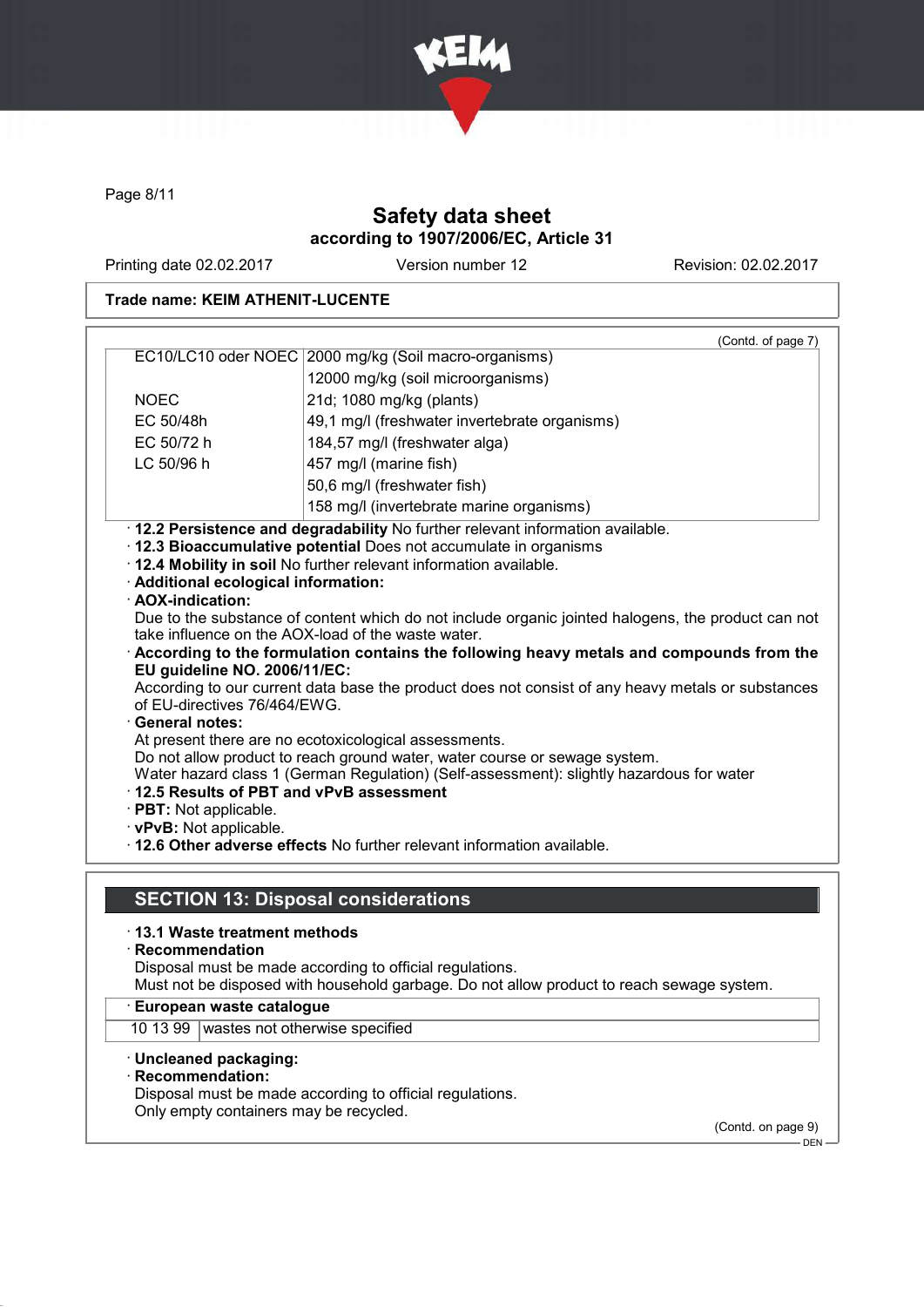

Page 9/11

## Safety data sheet according to 1907/2006/EC, Article 31

Printing date 02.02.2017 Version number 12 Revision: 02.02.2017

(Contd. of page 8)

Trade name: KEIM ATHENIT-LUCENTE

· Recommended cleansing agents: Water, if necessary with cleansing agents.

| <b>SECTION 14: Transport information</b>                                   |                                                                             |
|----------------------------------------------------------------------------|-----------------------------------------------------------------------------|
| $\cdot$ 14.1 UN-Number<br>· ADR, IMDG<br>· IATA                            | Void<br><b>UN3266</b>                                                       |
| 14.2 UN proper shipping name<br>· ADR, IMDG<br>· IATA                      | Void<br>CORROSIVE LIQUID, BASIC, INORGANIC,<br>N.O.S. (CALCIUM DIHYDROXIDE) |
| 14.3 Transport hazard class(es)<br>· ADR, IMDG<br>· Class                  | Void                                                                        |
| · IATA                                                                     |                                                                             |
| · Class<br>· Label                                                         | 8 Corrosive substances.<br>8                                                |
| 14.4 Packing group<br>· ADR, IMDG<br>· IATA                                | Void<br>Ш                                                                   |
| 14.5 Environmental hazards:<br>· Marine pollutant:                         | <b>No</b>                                                                   |
| 14.6 Special precautions for user                                          | Not applicable.                                                             |
| 14.7 Transport in bulk according to Annex II<br>of Marpol and the IBC Code | Not applicable.                                                             |
| · Transport/Additional information:                                        |                                                                             |
| $\cdot$ ADR<br>· Remarks:                                                  | Not classified as dangerous good according to<br>ADR/RID-GGVS/E.            |
| · IMDG<br>· Remarks:                                                       | Not classified as dangerous good according to<br>IMDG/GGVSee.               |
| · UN "Model Regulation":                                                   | Void                                                                        |
|                                                                            | $DFN -$                                                                     |

(Contd. on page 10)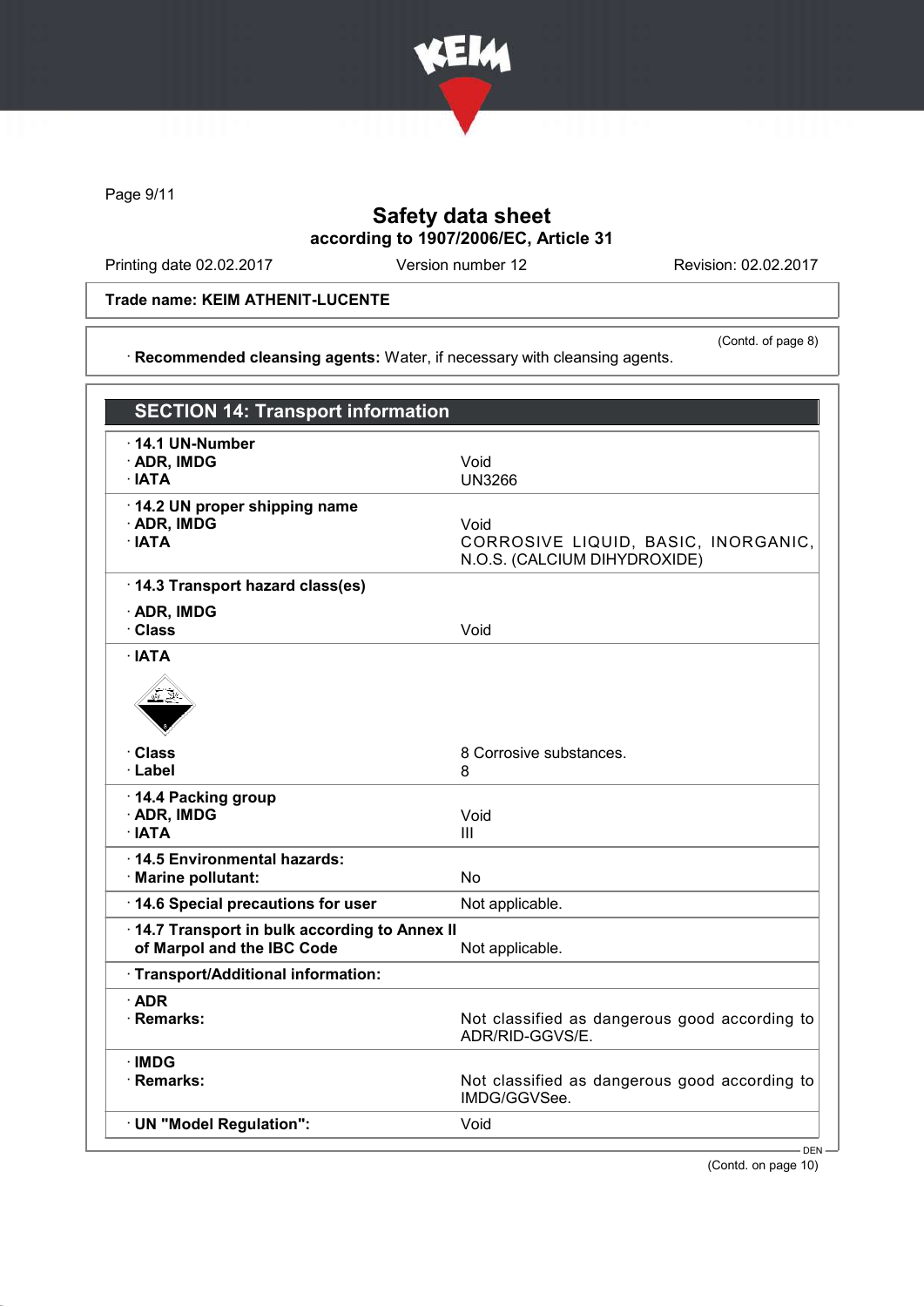

Page 10/11

## Safety data sheet according to 1907/2006/EC, Article 31

Printing date 02.02.2017 Version number 12 Revision: 02.02.2017

Trade name: KEIM ATHENIT-LUCENTE

(Contd. of page 9)

### **SECTION 15: Regulatory information**

- · 15.1 Safety, health and environmental regulations/legislation specific for the substance or mixture
- · Labelling according to Regulation (EC) No 1272/2008
- For information on labelling please refer to section 2 of this document.
- · Directive 2012/18/EU
- · Named dangerous substances ANNEX I None of the ingredients is listed.
- · National regulations:
- · Waterhazard class: Water hazard class 1 (Self-assessment): slightly hazardous for water.
- · Other regulations, limitations and prohibitive regulations
- · Please note:
- TRGS 200 (Germany) TRGS 500 (Germany)
- TRGS 510 (Germany)
- TRGS 900 (Germany)
- · Substances of very high concern (SVHC) according to REACH, Article 57 not applicable
- · Product-Code/Giscode: BSW60
- · 15.2 Chemical safety assessment: A Chemical Safety Assessment has not been carried out.

## **SECTION 16: Other information**

This information is based on our present knowledge. However, this shall not constitute a guarantee for any specific product features and shall not establish a legally valid contractual relationship.

#### **Relevant phrases**

- H315 Causes skin irritation. H318 Causes serious eye damage.
- H335 May cause respiratory irritation.
- · Department issuing SDS: KEIMFARBEN Germany, Product safety department

#### Abbreviations and acronyms:

ADR: Accord européen sur le transport des marchandises dangereuses par Route (European Agreement concerning the International Carriage of Dangerous Goods by Road) IMDG: International Maritime Code for Dangerous Goods IATA: International Air Transport Association GHS: Globally Harmonised System of Classification and Labelling of Chemicals EINECS: European Inventory of Existing Commercial Chemical Substances ELINCS: European List of Notified Chemical Substances CAS: Chemical Abstracts Service (division of the American Chemical Society) TRGS: Technische Regeln für Gefahrstoffe (Technical Rules for Dangerous Substances, BAuA, Germany) DNEL: Derived No-Effect Level (REACH) PNEC: Predicted No-Effect Concentration (REACH) LC50: Lethal concentration, 50 percent LD50: Lethal dose, 50 percent PBT: Persistent, Bioaccumulative and Toxic SVHC: Substances of Very High Concern vPvB: very Persistent and very Bioaccumulative AGW: Arbeitsplatzgrenzwert (Germany) EC10: Effective concentration at 10% mortality rate. EC50: Half maximal effective concentration. (Contd. on page 11)